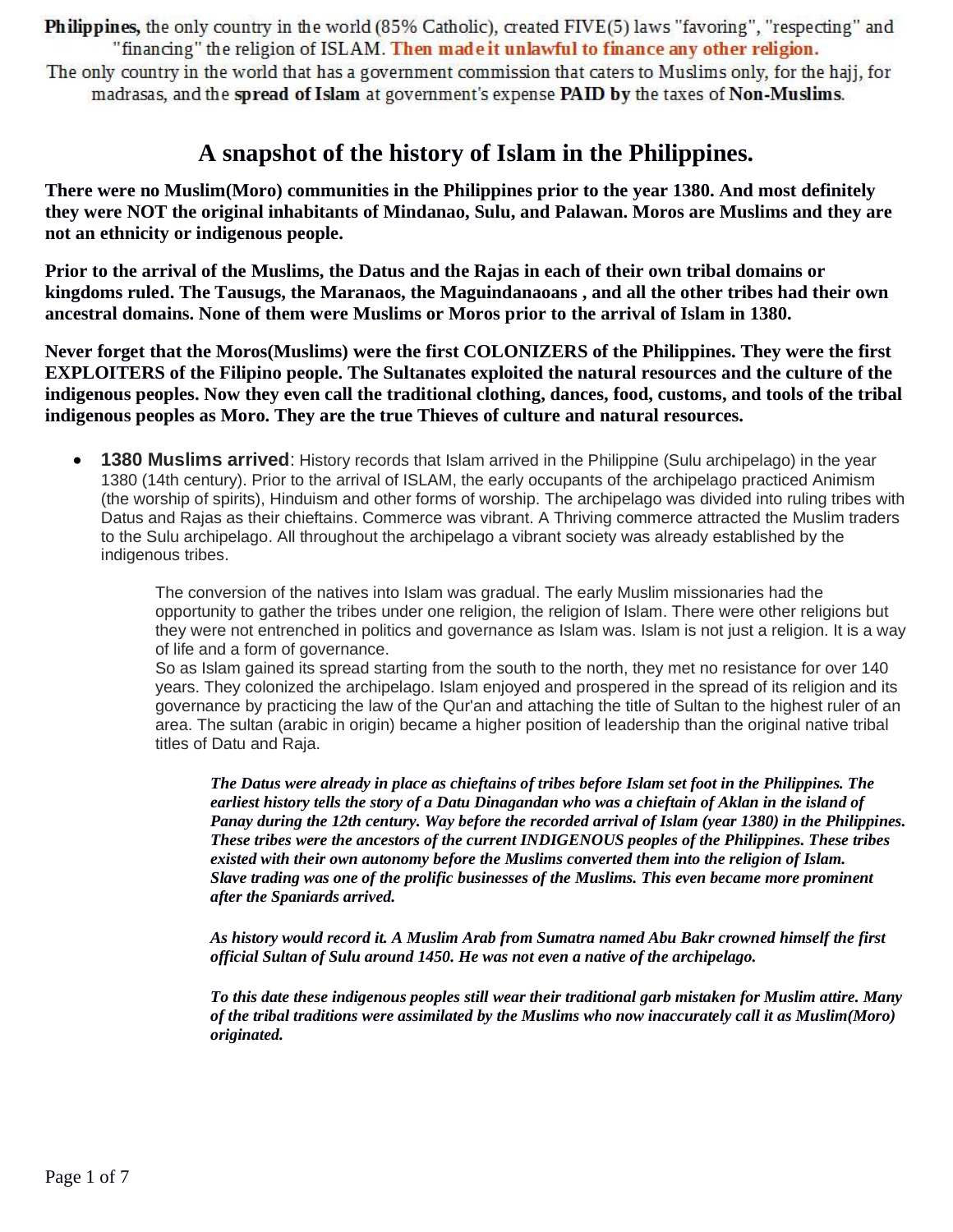The only country in the world that has a government commission that caters to Muslims only, for the hajj, for madrasas, and the spread of Islam at government's expense PAID by the taxes of Non-Muslims.

**1521 The Spaniards arrived** in the archipelago in 1521 and brought Catholicism (Christianity) with them, Islam confronted competition in the archipelago for the first time. The Spaniards identified the Muslims as Moros because the Spaniards knew the Muslims as Moros. From that moment on Islam no longer had monopoly in the Philippines. This gave the indigenous tribes in the Philippines the opportunity to choose to be Catholic, Muslims, or neither of the two.

Since the tribal rulers were mostly already Muslims, the rebellions where considered religious. It became a battle between the crescent and the cross. The members of the tribes who continued to maintain the religion of Islam and totally rejected Christianity were chased away from their own villages and most went south. The tribes who remained had to choose to either convert to Christianity, remain as Muslims or stay non-religious but they all had to pledge allegiance to their new Spanish leaders.

The Muslims who escaped to the southern parts of Mindanao and Sulu did not surrender to the Spaniards. In fact they resorted and invigorated their Slave trading with the Chinese. They traded captured slaves from the populated islands in the Philippines for weapons. Weapons needed to fight the Spaniards. This continued on..…

**1898 The Americans came:** the Americans and the Spaniard came to an agreement. Spain surrendered the Philippines to the United States for a payment of twenty million dollars. Then signed (December 10, 1898) the treaty of Paris. The Americans took over the Philippines in 1898. Not only in part but the entire Archipelago. From Batanes to Tawi-Tawi. Making the sultanates defunct.

Prior to the signing this Cable message from Pres. McKinley on Nov. 25, 1898 was very explicit: "... to accept merely Luzon, leaving the rest of the islands subject to Spanish rule, or to be the subject of future contention, cannot be justified on political, commercial, or humanitarian grounds. The cessation must be the whole archipelago or none. The latter is wholly inadmissible, and the former must therefore be required."

By then most of ISLAM has been eliminated from Luzon and the Visayas. Most of the Muslims retreated to the southern islands of Mindanao, Sulu and Tawi-Tawi.

## 1902 - The Philippine organic act of 1902:

Section 7. That two years after the completion and publication of the census, in case such condition of general and complete peace with recognition of the authority of the United States shall have continued in the territory of said Islands not inhabited by Moros or other non-Christian tribes and such facts shall have been certified to the President by the Philippine Commission, the President upon being satisfied thereof shall direct Commission to call, and the Commission shall call, a general election for the choice of delegates to a popular assembly of the people of said territory in the Philippine Islands, which shall be known as the Philippine Assembly. After said Assembly shall have convened and organised, all the legislative power heretofore conferred on the Philippine Commission in all that part of said Islands not inhabited by Moros or other non-Christian tribes shall be vested in a Legislature consisting of two Houses – the Philippine Commission and the Philippine Assembly. Said Assembly shall consist of not less than fifty nor more than one hundred members to be apportioned by said Commission among the provinces as nearly as practicable according to population: Provided, that no province shall have less than one member: And provided further, that provinces entitled by population to more than one member may be divided into such convenient district as the said Commission may deem best.

### Note: This is how the meaning of the word moro or muslim in the Philippines got skewed. This was the jumping board that enabled the members of legislature favoring Islam to define the Muslim Filipino as indigenous people.

The Americans made the mistake of classifying the indigenous peoples of Mindanao as Moros(Muslims) in 1902, the light at the end of the tunnel was seen by the Muslim people. The Americans started the Bureau of Non-Christian Tribes which then later became an independent agency called the commission on national integration (CNI 1957) promoted by the Filipinos after the Americans left.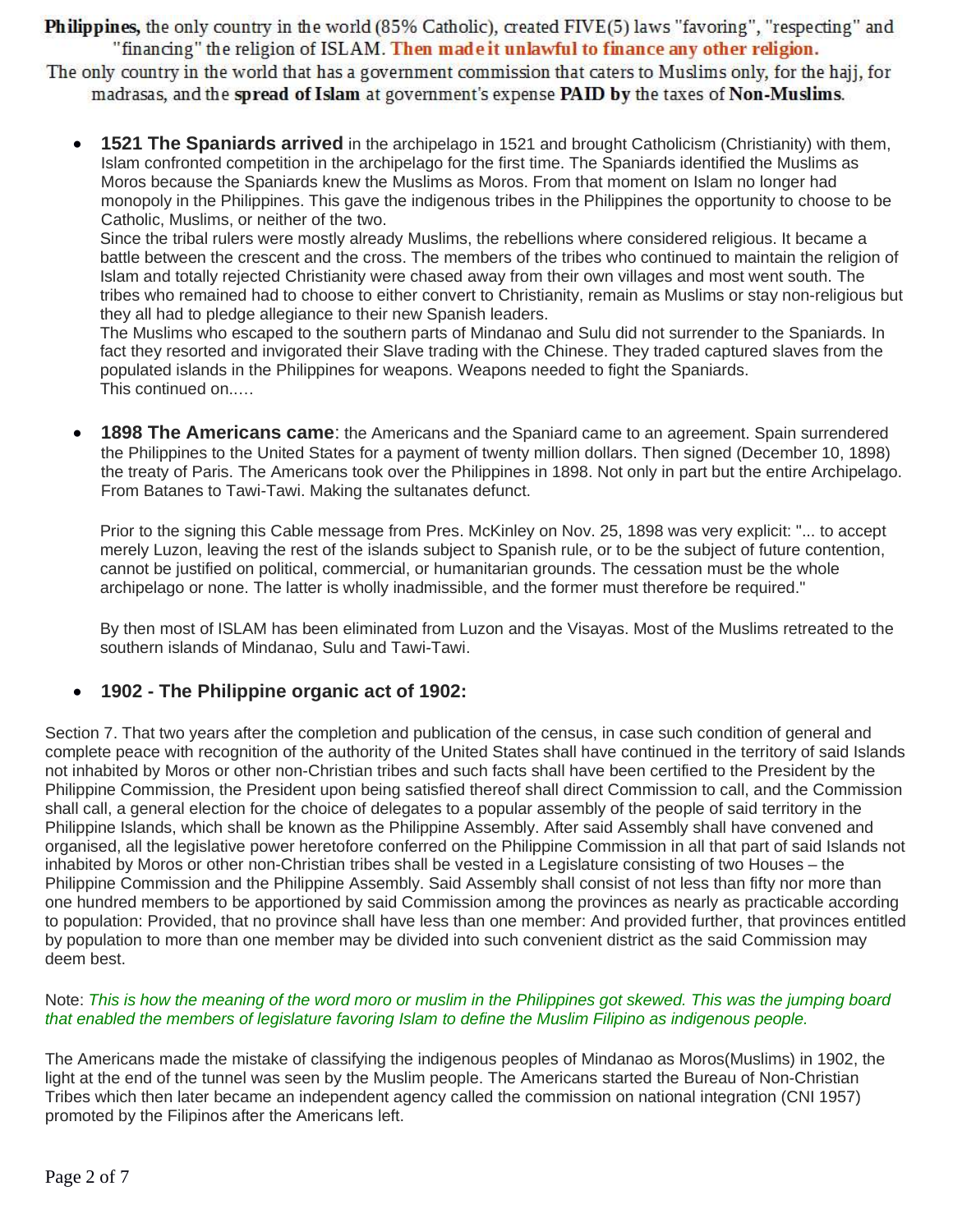The only country in the world that has a government commission that caters to Muslims only, for the hajj, for madrasas, and the spread of Islam at government's expense PAID by the taxes of Non-Muslims.

During the American colonialism, the word MORO (spanish origin meaning Muslim. Derived from the word Moor) was gradually integrated into government, which the U.S.A. equated to the indigenous non-Christians tribes of Mindanao. The error of referring to the indigenous people as Moro was capitalized by Muslim scholars, to get the Philippine government to define Muslims as indigenous people. Currently in the Philippines the word "Muslim" was incorrectly defined as an ethnicity and as a minority indigenous people. So in effect The Philippine government did not classify "Muslim" as a person who practices the religion of Islam but instead as an indigenous people. From there it all unfolded.

Note: To this date Muslim advocates continue to lobby the government to hold on to the definition that a Muslim person is an indigenous person regardless of race or tribe.

Note: Today the Philippines has the NCIP National Commission on Indigenous Peoples and the NCMF National commission on Muslim Filipinos. The NCIP as 16 of the 17 Regions of the Philippines reports to the DILG. But the NCMF and the ARMM do not. Both answer only to the President of the Philippines.

The Muslims or Moros continue to push to regain autonomy and the Islamization of the Philippines. They know that it would just be a matter of time and with continued persistence, the archipelago will be dominated by them again. The Spaniards and the Americans were almost successful in subjugating Islam in the Philippines, but then the following happened:

- August 29, 1935: The Americans, were still under the impression that Moros are indigenous people. Governor Frank Murphy wanted to give the Badjaos and Samals a piece of land of their own and declared Lot 290 as Reservation, exclusively for the use of the Moros (Badjaos and Samals), under Proclamation No. 841. Lot 290. Now this place is known as Campo Islam, Zamboanga City.
- **July 4, 1946 Independence day**: The Philippines gained its independence. It became a sovereign country with its own constitution. The constitution upheld the Separation of Church and State. The religion of Islam was equal to the rest of the religions in the Philippines. The Muslims did not agree. Islam does NOT accept the "separation of church and state".

When the Americans were developing Southern Philippines, the Moros(Muslims) held back and they were tolerant. However, as soon as the Philippines gained its independence and the government's control was totally under Filipinos, the Moros starting plotting. Development of the southern part of the Philippines continued (started by the Americans). This did not sit well with the Moros. They rebelled and it became almost a religious war. Christians against Moros, the conflict started in the 50's. In the southern Philippines the Juramentado came back and famously led by Hajji Kamblon(Kamlon). He managed to create enough instability to catch the attention of the new Filipino leaders. Kamblon was the catalyst.

In 1952 the Sect. of state Magsaysay negotiated for peace with Kamlon. He surrendered in July 31, 1952. As part of the deal the government sent Kamlon to a pilgrimage (hajj) to Mecca. This is how Kamlon became Hadji Kamlon. But two years later, Kamlon was back to his old ways. The peace did not last. Magsaysay, president at this time sent the military's full force to defeat Kamlon. President Magsaysay did not negotiate with the Moros. He believed in UNITY. To the filipinos of that time, Kamlon was a rebel and a terrorist but to the Muslims, he was a hero. The Moro leaders knew that they can't win in battles, so they worked on the presidents of the Philippines after the death of Magsaysay. They lobbied non-stop. They broke a chip in the armor in 1957 right after Pres. Magsaysay died and that's all it took.

June 22, 1957 THE TURNING POINT: Under Pres. Carlos P. Garcia: Commission on National Integration (CNI) RA1888. A 1957 act of Congress established the commission, authorizing it to "effectuate in a more rapid and complete manner the economic, social, moral and political advancement of the Non-Christian Filipinos". Scholarships to universities were granted to Muslims to keep the peace. Filipino leaders thought that this was harmless but to the Muslims this was a great "WIN". This same commission gave Nur Misuari a scholarship to the University of the Philippines. He later became the founder of the MNLF. The Americans are gone and now they can manipulate the Filipino leaders. This Act began, the FINANCING of the religion of ISLAM in the Philippines.

This commission was abolished by Presidential decree 690 in April 22, 1975 but replaced by Presidential decree No. 719 May 30, 1975 a more beneficial law towards the Muslims(Moros).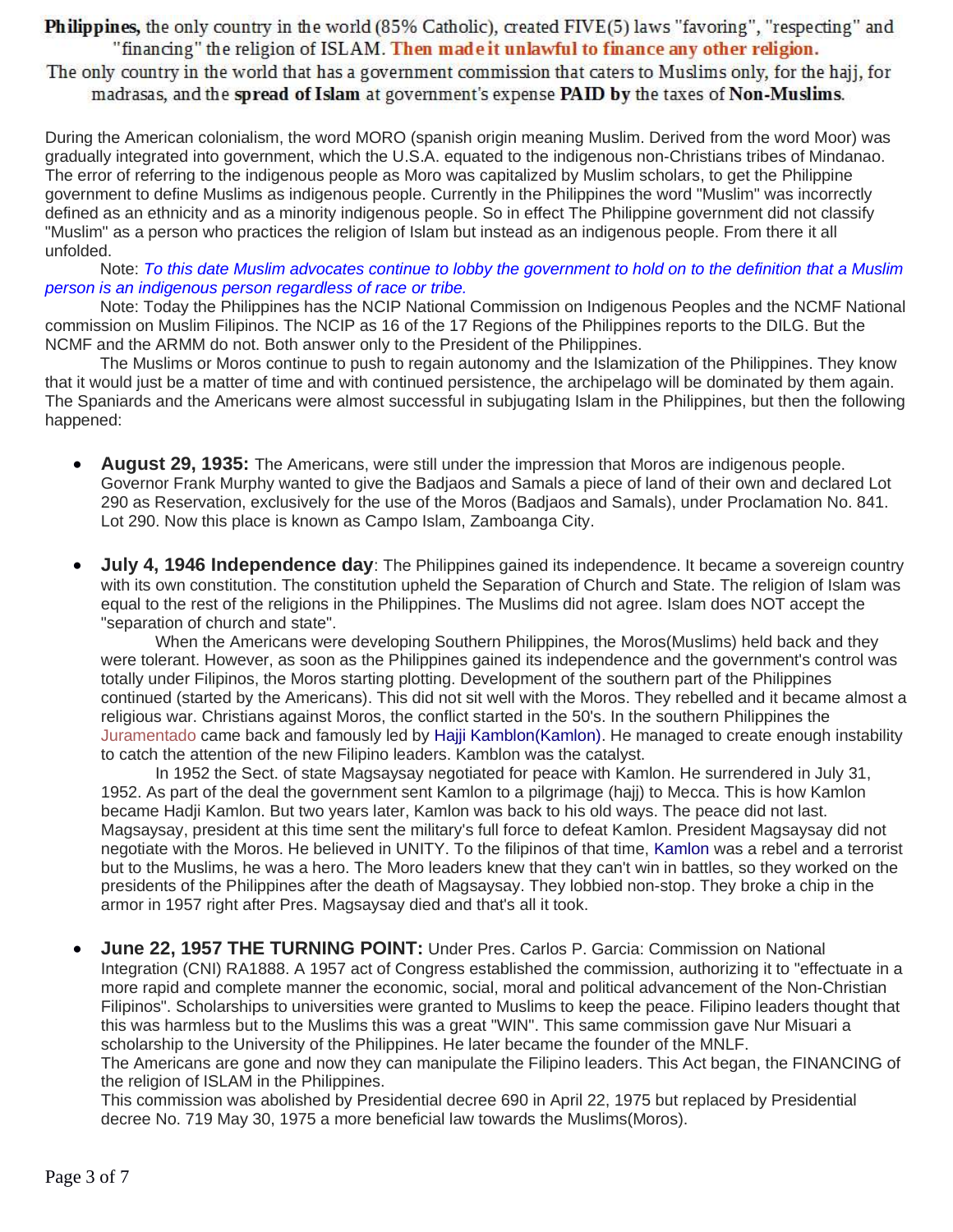The only country in the world that has a government commission that caters to Muslims only, for the hajj, for madrasas, and the spread of Islam at government's expense PAID by the taxes of Non-Muslims.

- October 11, 1965: The first Philippine official Muslim Community Site was created. Proclamation No. 472, s. 1965: carved out 57,716 square meters off of the barangay of Rio Hondo, Zamboanga City to create the exclusive Muslim Community Site, signed by president Diosdado Macapagal. Again the Filipino leaders thought this was harmless. What's 5.7 hectares? the second big mistake the Filipino leaders made.Rio Hondo, Zamboanga City became the first recognized official "Muslim" community in the Philippines.
- October 21, 1972: The founding of The Moro National Liberation Front or Mindanao National Liberation Front (MNLF): A secessionist political organization in the Philippines that was founded by Nur Misuari. Many attribute the start of the MNLF to the 1968 formation of the (MIM) Muslim Independence Movement by Datu Udtog Matalam, a former governor of Cotabato. The formation of the MIM was stoked by the supposed "Jabidah Massacre" of 1968.
- February 7, 1974 Jolo War: Right after the MNLF was organized, they started to amass membership into their militia with the threat of war against the Philippines with the "take over" plan. The AFP began to increase their military personnel in Jolo with the hope to quell the prospect of war. However, the MNLF began their attack and the AFP retaliated. It became the bloodiest war in Jolo, Sulu. This war migrated thousands of refugees into the city of Zamboanga. The aftermath of the war led pres. Marcos to negotiate with the MNLF.
- 1975: Creation of SPDA: By the Presidential decree 690 april 22, 1975 (ratified by Presidential decree No. 719 May 30, 1975), then President Ferdinand E. Marcos created the Southern Philippine Development Authority (SPDA) which took over the government programs for the Muslims and later became the Ministry of Muslim Affairs and the Presidential Assistance on National Minorities (PANAMIN), which took over the government programs for the Non-Muslim or other tribal groups. One of its main tasks was to integrate into the mainstream of society certain ethnic groups which seek full integration into the larger community and at the same time protect the rights of those who wish to preserve their original way of life beside the larger community.

By sheer political influence and the promise of peace the Muslims managed at this time to convince president Marcos that the Muslims were indigenous people.

This later became OMA(Office of Muslims Affairs in 1987) and currently NCMF (National Commission of Muslim Filipinos), whose sole purpose is to attend to the welfare of Muslims and spread Islam.

- The 1976 Tripoli Agreement: Signed by president Ferdinand E. Marcos.: The establishment of Autonomy in the Southern Philippines within the realm of the sovereignty and territorial integrity of the Republic of the Philippines. Many Non-Muslim Filipinos do not know that Gaddafi was instrumental to the downfall of the Philippines by helping the religion of Islam. Gaddafi strengthened the MNLF and paved the way for the Tripoli agreement of 1976. Before the signing of this agreement Islam like all the other religions in the Philippines were equals. On December 23, 1976, the Philippine government made the religion of Islam superior to all other religions in the Philippines.
- February 4, 1977: Immediately after the Tripoli Agreement, Presidential Decree 1083 was signed, effectively upholding Sharia law in the Philippines. A law specifically for Muslims. This law upheld the FINANCING of Islam in the Philippines and it gave the Muslims the impetus to push forward on the move to take back the Philippines. This law must be repealed. It is biased and prejudicial.
- 1978 MILF founded by Hashim Salamat: A rift within the MNLF created the MILF. This organization was formally established in 1984 as the Moro Islamic Liberation Front. Muammar Gaddafi (leader of Libya) became a longstanding supporter of the MILF after its emergence.

The commander in chief of the Philippines allows the MILF to have its headquarters in Darapanan, Sultan Kudarat, Maguindanao

 1985 OMA: President Marcos created Executive Order No. 969 which dissolved the PANAMIN and the SPDA and created the Office for Muslim Affairs and Cultural Communities (OMACC). The OMACC catered to the needs of both the Muslim and non-Muslim communities. This met with complaints from the Muslims. The Muslims insisted on the separation of the two offices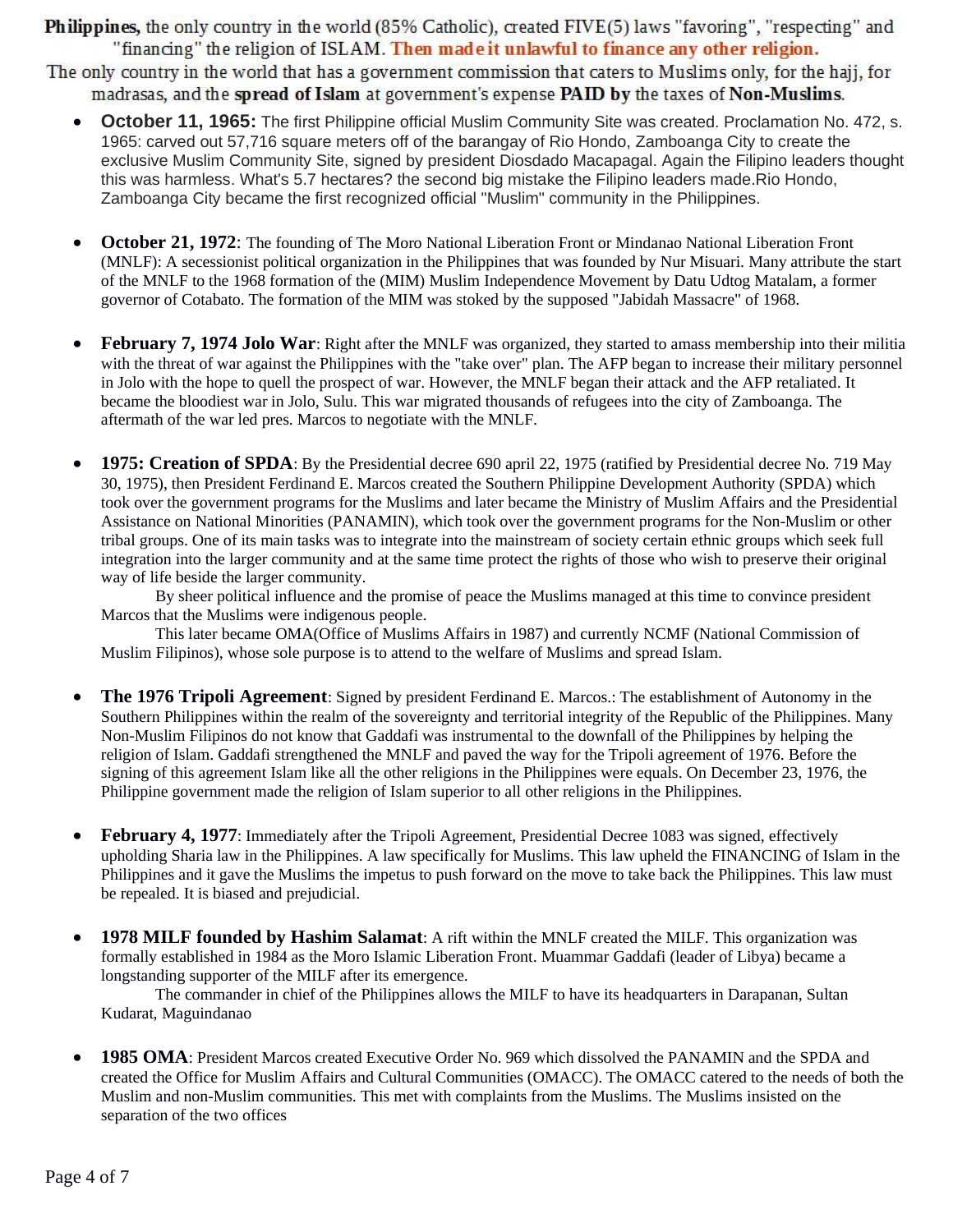The only country in the world that has a government commission that caters to Muslims only, for the hajj, for madrasas, and the spread of Islam at government's expense PAID by the taxes of Non-Muslims.

- EDSA86 1986: People power. People thought and still think that it is was people power. It was Islam power. It was manipulated by the Muslim leaders. Their goal was simple and it was take back Mindanao for starters.
- The 1987 Constitution: Declaring Mindanao as "Muslim Mindanao": Under the guidance of President Cory Aquino. The true force behind EDSA86 revealed.
	- Not satisfied with the OMACC, because it's activities were limited to only Mindanao, Cory Aquino's administration abolished the OMACC and through three Executive Orders created the Office for the Muslim Affairs (OMA), the Office for Northern Cultural Communities (ONCC), and the Office for Southern Cultural Communities (OSCC). Later in 1997, the ONCC and the OSCC were merged to become the NCIP.
- 1989 Organic Act: Republic Act No. 6734 August 1, 1989, creating the Autonomous Region in Muslim Mindanao -ARMM. Finally the Muslims managed to have the Philippines not just finance them but now also give them a territory. The propaganda is working and the push continues. From 5.7 hectares in 1965 to 4 provinces, so far so good. These 4 provinces were allocated to the ARMM: Maguindanao, Lanao del Sur, Sulu and Tawi-Tawi.
- 1991 Expansion: Having two Islamic militias was not enough so Abdurajak Abubakar Janjalani in 1991 founded the Abu Sayyaf Group. To this date this terrorist group creates havoc in southern Philippines.
- 2001 Expansion of the ARMM: The Muslims were not satisfied with these 4 provinces, so a second plebiscite in 2001 successfully assimilated the island province of Basilan except for its capital, the city of Isabela.
- 2007 conflict (beheading of 11 soldiers by the MILF): Lead to the "Memorandum of Agreement on Ancestral Domain" pushed by MILF which then created the Coined name of the entitiy of "Bangsamoro".
	- $\circ$  On August 4, 2008, the Supreme Court of the Philippines issued a temporary restraining order, preventing the Government and the MILF from officially signing the Memorandum of Agreement on Ancestral Domain, which would conclude all dispute and begin formal talks that would lead to the drafting and eventual signing of a Final Comprehensive Compact between the two groups.
	- Not satisfied with the decision of the supreme court, negotiations were taken to Malaysia, with the blessing of the president of the Philippines. The president of the Philippines is not just the commander in chief of the AFP but that of the ARMM (the muslims). Since the ARMM reports and answers only to the president of the Philippines. This negotiation continued until they were ready to be re-introduced to the legislature.
- 2008: The Muslims through political muscle managed to convince 12 senators (SENATORS AQUlLlNO Q. PIMENTEL, JR., EDGARDO ANGARA, RODOLFO BIAZON, PIA "COMPANERA" CAYETANO, JUAN PONCE ENRILE, FRANCIS "CHIZ" ESCUDERO, JINGGOY ESTRADA, GREGORlO HONASAN, PANFILO LACSON, FRANCIS PANGILINAN, RAMON "BONG" REVILLA, MANUEL "MANNY" VILLAR) on April 23, 2008 to introduce a Federal system of Government, which will guarantee the Bangsamoro a state of its own. The Muslims are always doing their best to attract presidential candidates to embrace this idea of a Federal form of government which will guarantee them a state of their own.
- 2010 NCMF: Constant lobbying by the muslim leaders finally allowed the On February 18, 2010, Republic Act No.9997 Created the National Commission of Muslim Filipinos (NCMF). This was the evolution of the CNI in 1957 to the SPDA in 1975, to OMACC in 1985, to OMA in 1987 and to finally the NCMF in 1987. The NCMF has the mandate from the president to spread Islam throughout the Philippines with the financial support from the government. This commission serves only Muslims. The FINANCING of the religion of ISLAM just keeps getting stronger. This law must be repealed. It uses PUBLIC funds for the benefit of a private group of people, the Muslims. It violates PD1445 which specifically mandates that public funds must not be spent for private purposes.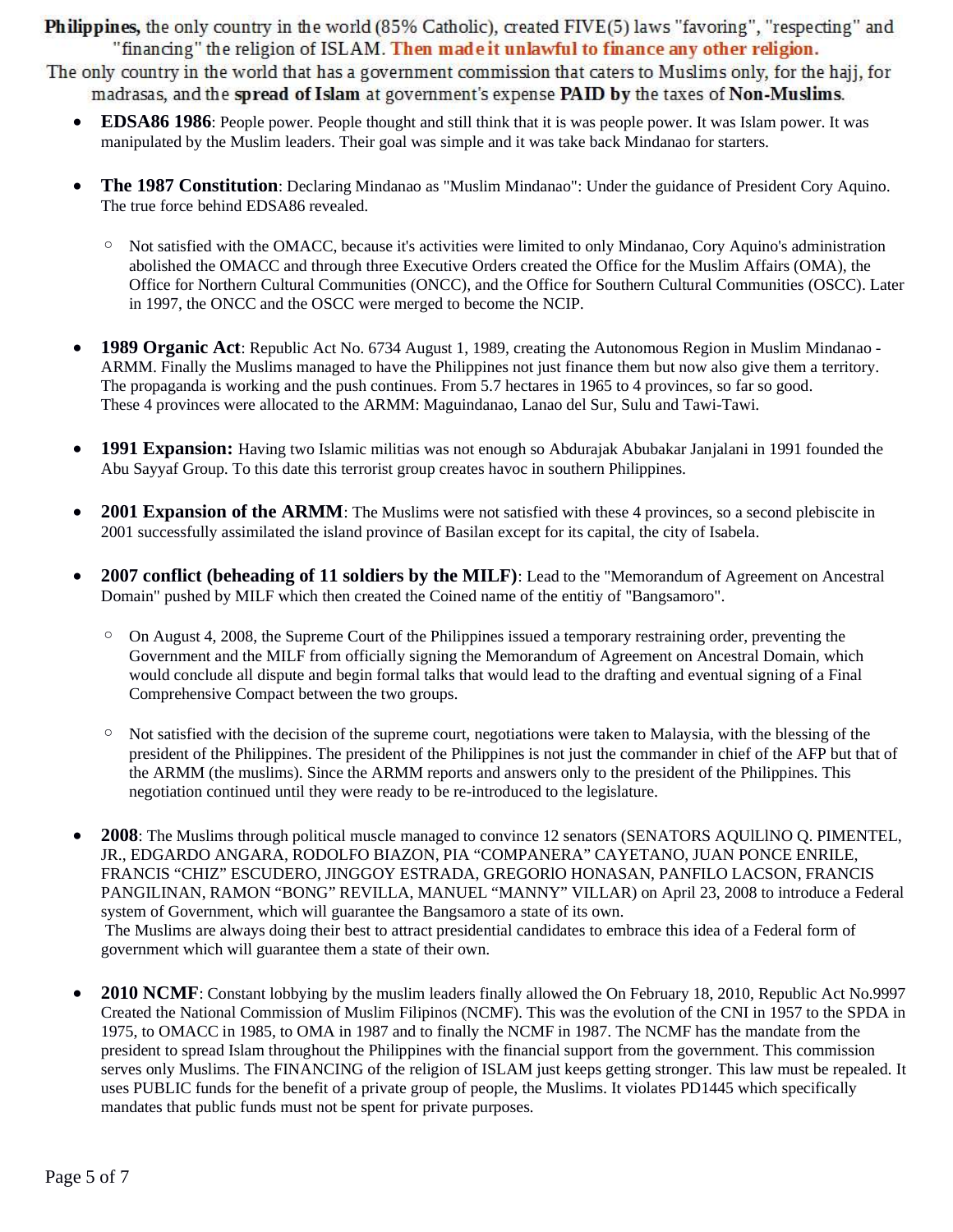The only country in the world that has a government commission that caters to Muslims only, for the hajj, for madrasas, and the spread of Islam at government's expense PAID by the taxes of Non-Muslims.

- 2014: The BBL Bangsamoro Basic Law was re-introduced. It was voted on for hearing by the majority of congress in 2015 but defeated in the senate in January of 2016.
- 2016: May 11, 2016: Republic Act No. 10817 "it is hereby declared the policy of the State to promote the growth and ensure the integrity and quality of Philippine Halal exports."
- 2016: June 30, 2016, the Philippines officially inaugurated the first ever Muslim president of the Philippines. Pres. Rodrigo Duterte.

Prior to becoming president Duterte promised his Moro supporters that he would do everything in his power to give them a "Bangsamoro State". He even threatened a revolutionary government.

On August 9, 2016, Duterte, threatened martial law. The new president of the Philippines (Duterte) will try to make the filipino people accept bangsamoro by introducing the idea of Federalism. It is a form of government that is enticing to the people. They forget that Federalism is simply a ploy to slip in the Bangsamoro as one of the states of the Philippines as it was introduced in the resolution of the 14th congress.

- May 23, 2017 Martial Law: Duterte made his threat true. He declared Martial Law in Mindanao. This was due to the Islamic attack on the city of Marawi.
- July 23, 2017: Salaam TV (Philippines) (Muslim TV network) was launched by the office of the President. Financed by the Philippine government.
- November 2017: The talk of revolutionary government is surfacing as he originally planned as far back as 2015. Duterte is toying with the idea. Why? Because this can lead to constitutional change towards Federalist form of government where the Muslims will be guaranteed a Bangsamoro Islamic State.
- May 30, 2018: Congress passes the new version of the BBL. Specifically stating that a homeland for the moros or muslims will be established. Bear in mind that this is not a homeland for Non-Muslim Filipinos. It is a homeland for the followers of the religion of Islam where the Quran and Sharia law rules supreme.
- July 26, 2018: President Duterte signed the Bangsamoro Organic Law. The oath of allegiance to the Philippine Republic that was in the ARMM is no longer in the BOL. Sharia and the Quran will rule supreme in the Muslim Homeland and NOT the Laws of the country. Under the BOL, the Bangsamoro region will be composed of the current 5 provinces within the ARMM, plus six

municipalities of Lanao del Norte and 39 villages of Cotabato, and the chartered cities of Isabela and Cotabato subject to the approval of voters.

- August 22, 2019: President Duterte signed and approved Republic Act No. 11439. An act providing for the regulation and organization of Islamic Banks. This ACT was introduced last July 23, 2018. Constant islamic lobbying finally got it passed.
- December 14, 2019: President Rodrigo Duterte (first Moro president of the Philippines) appointed Nur Misuari, founding chairman of the known terrorist group, the Moro National Liberation Front (MNLF) as the country's Special Economic Envoy on Islamic Affairs to the Organization of Islamic Cooperation (OIC).